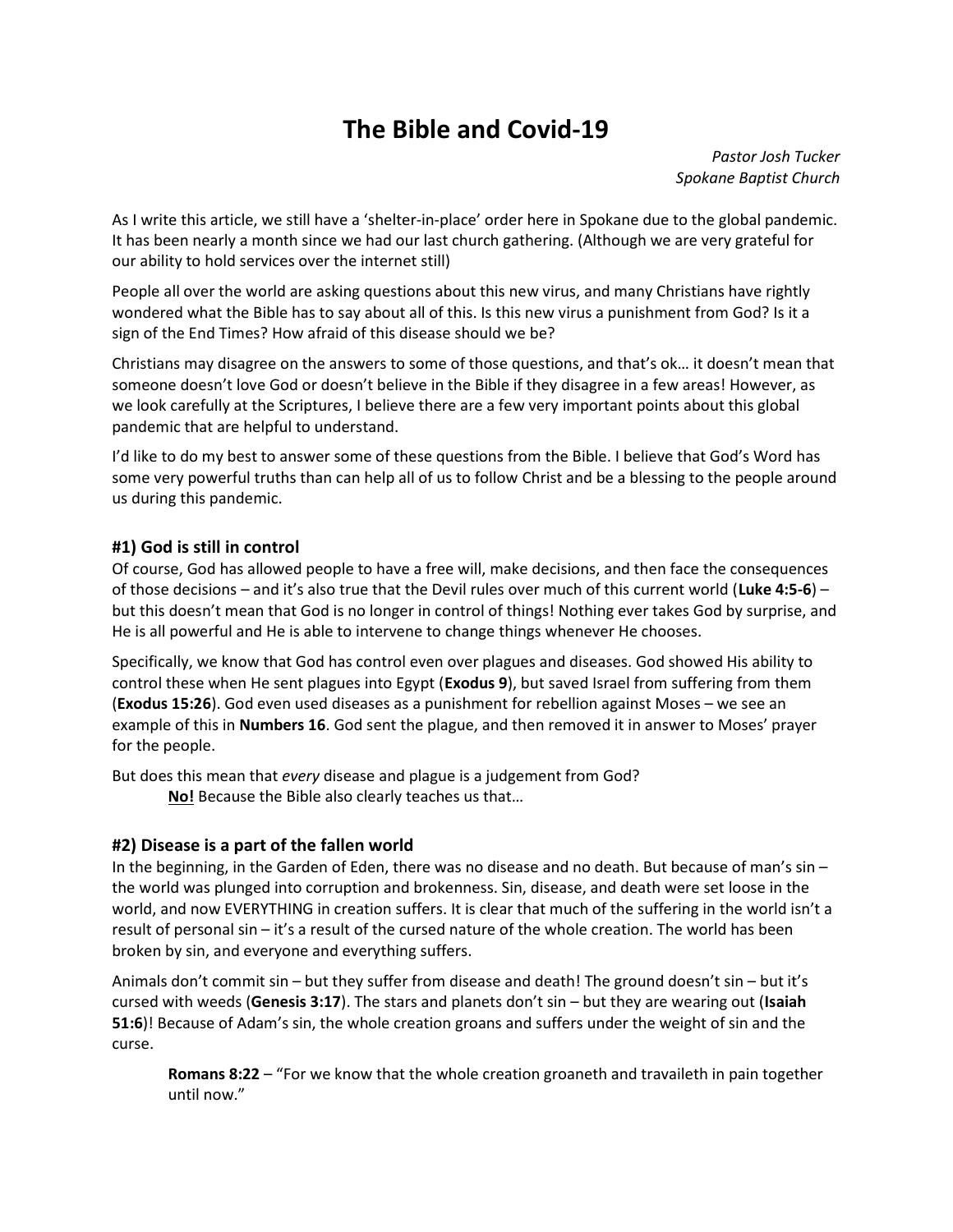God has allowed all this suffering as a part of His plan to make us aware of how terrible sin is and to drive us to seek to be restored to Him by Faith. This is why Jesus – the perfect and sinless one – had to suffer and die on a cross! Not for His own sins, but to bear the curse of sin for the entire world.

Galatians 3:13 – "Christ hath redeemed us from the curse of the law, being made a curse for us: for it is written, Cursed is every one that hangeth on a tree"

Not everyone who suffers in the world is suffering because of *personal* sin – much of the world's suffering is simply a result of the curse. Jesus addressed this directly – and we'll look at that in point #4. But first, we must remember a critical Bible teaching about the character of God…

## #3) God is gracious, kind, and fair.

God allows people to be unjust and unfair – and therefore there is much in the world that is unfair and unjust! But God Himself is never unkind or unfair or unjust. All the actions that He takes are perfectly right and perfectly just. When God sent plagues to Egypt, He spared His people. When God destroyed the world in the flood, he spared righteous Noah and His family. When God destroyed Sodom and Gomorrah, He spared righteous Lot and those that would go with Lot. God doesn't punish the innocent along with the guilty.

This is a tremendously important Bible doctrine – here are a few Bible verses that clearly teach the fairness and Goodness of God:

Genesis 18:23-25 - "And Abraham drew near, and said, Wilt thou also destroy the righteous with the wicked?... That be far from thee to do after this manner, to slay the righteous with the wicked: and that the righteous should be as the wicked, that be far from thee: Shall not the Judge of all the earth do right?"

Psalm 25:8-10 – "Good and upright is the LORD: therefore will he teach sinners in the way... All the paths of the LORD are mercy and truth unto such as keep his covenant and his testimonies."

**John 3:16-17** – "For God so loved the world, that he gave his only begotten Son, that whosoever believeth in him should not perish, but have everlasting life. For God sent not his Son into the world to condemn the world; but that the world through him might be saved."

Romans 2:4-11 – "Or despisest thou the riches of his goodness and forbearance and longsuffering; not knowing that the goodness of God leadeth thee to repentance? But after thy hardness and impenitent heart treasurest up unto thyself wrath against the day of wrath and revelation of the righteous judgment of God; Who will render to every man according to his deeds… For there is no respect of persons with God."

When someone behaves wickedly, we can be sure that God will judge their sin. Sometimes that judgement comes in this life according to the law of reaping and sowing (Galatians 6:7). Sometimes that judgement doesn't come until after death (Hebrews 9:27). No matter what, we can be certain that God will judge and punish every sin. The great Joy of being a Christian is that Jesus Christ took our punishment and suffered for every one of our sins on the cross – that way God could be fair in punishing all sin, but merciful in letting us escape perishing for our own sins (Romans 3:23-26).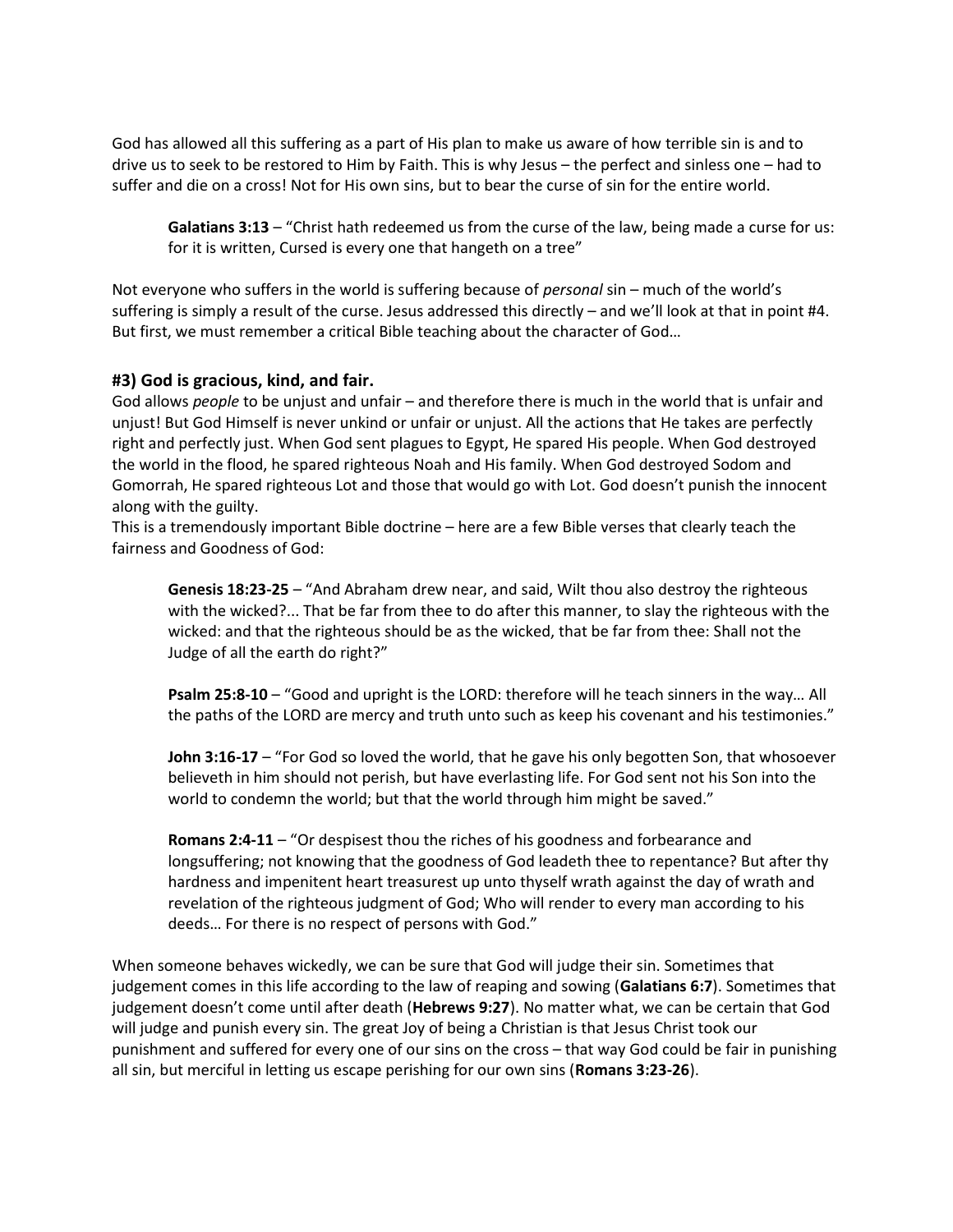We can be certain that God will NOT punish people for sins they haven't even committed! As Abraham pointed out in Genesis 18, God will not treat the wicked the same way He treats the righteous. We have one final bit of Bible teaching on this topic that will help us greatly to understand. It comes directly from the mouth of our Lord, Jesus Christ…

# #4) Jesus clearly taught us that death and trouble will come to all – so we must focus on being ready for it!

There are two passages in the Bible where Jesus directly addressed the topic of suffering in the world, and how it related to *personal* sin. The first one is in Luke 13 – there had been two terrible disasters: the first was when wicked King Pilate killed some Jews and desecrated their bodies by mingling their blood with pagan sacrifices. The second disaster was the collapse of a large tower that killed a lot of people. The people came to Jesus asking Him what those people had done to deserve such a harsh punishment from God.

## The answer that Jesus gives is powerful…

Luke 13:1-5 – "There were present at that season some that told him of the Galilaeans, whose blood Pilate had mingled with their sacrifices. And Jesus answering said unto them, Suppose ye that these Galilaeans were sinners above all the Galilaeans, because they suffered such things? I tell you, Nay: but, except ye repent, ye shall all likewise perish. Or those eighteen, upon whom the tower in Siloam fell, and slew them, think ye that they were sinners above all men that dwelt in Jerusalem? I tell you, Nay: but, except ye repent, ye shall all likewise perish."

Jesus is clearly teaching us that when terrible tragedies happen, it's not because the people who suffered in those tragedies were somehow worse sinners than the people who escaped the tragedy! Our Lord emphatically says that those people were NOT worse sinners than the rest of us! So why did they suffer? Jesus turns the question around and points out that we are all going to suffer and die – in the end it doesn't matter if we die in a 'tragedy' or if we die of old age… all death is a tragedy if we die without being saved from our sins! Jesus wants us to worry less about how we die – and instead focus on being ready to meet God by repenting of our sins and trusting in Him for salvation.

Jesus gives us a similar teaching in John 9, when the people ask Him about a man who was born blind. John 9:1-3 – "And as Jesus passed by, he saw a man which was blind from his birth. And his disciples asked him, saying, Master, who did sin, this man, or his parents, that he was born blind? Jesus answered, Neither hath this man sinned, nor his parents: but that the works of God should be made manifest in him."

The people again mistakenly assume that suffering (blindness) must be a result of some personal sin. But Jesus corrects this notion. The man was NOT suffering because of his own sin, or because of his parents' sin… he was suffering because the world is broken – and we all need God to work in our lives to redeem us!

#### So what about Covid-19?

So as we consider the current global pandemic – in light of what the Bible teaches – is this disease a judgement from God or simply a consequence of the curse and our fallen world?

I believe that this disease is NOT a direct judgement of God – it is simply normal for a sin-cursed world. Covid-19 is not directly targeting a group of rebellious sinners (like in Numbers 16). It is not directly